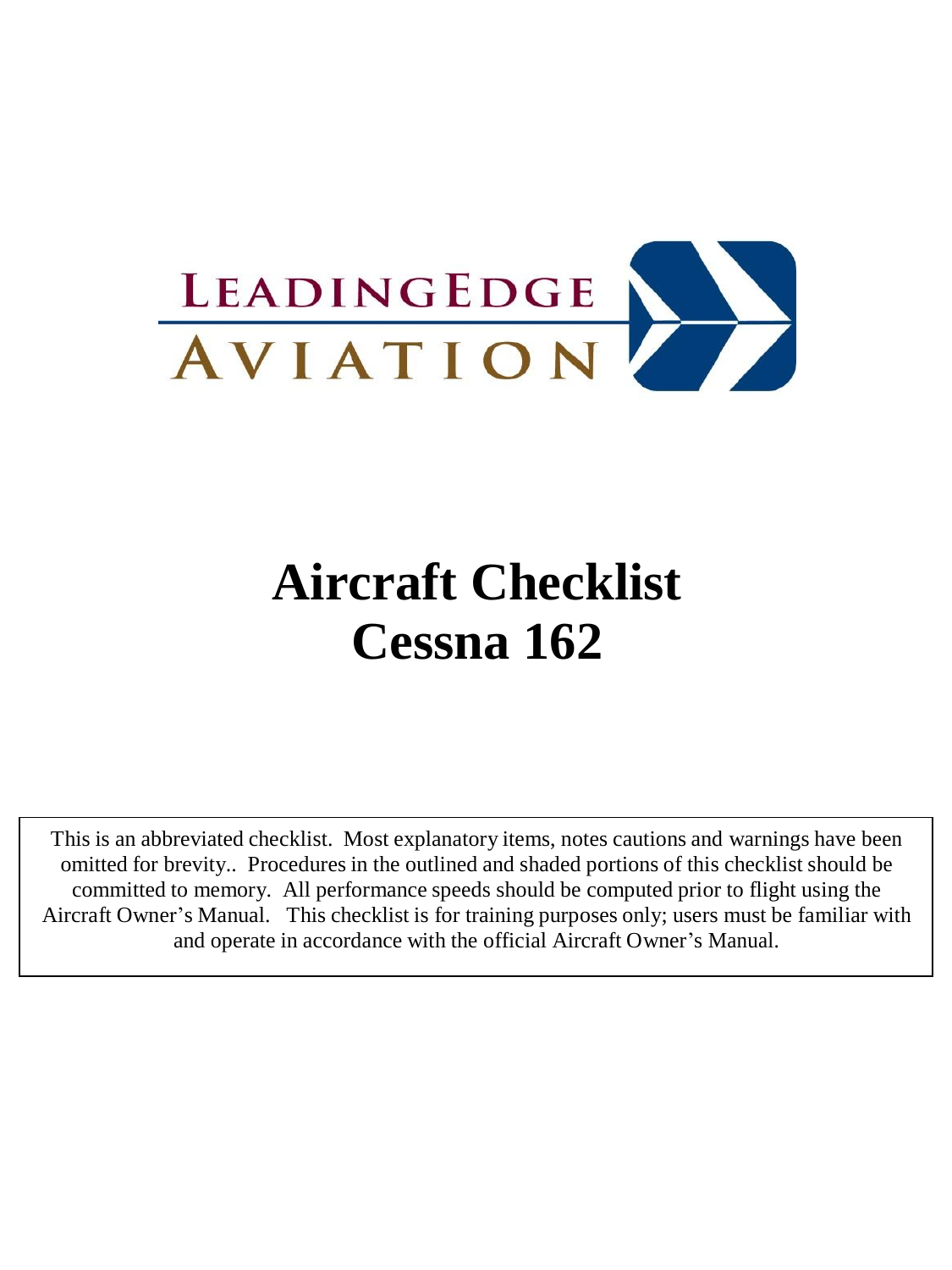

# **Cessna 162 Preflight Checklist**

#### **CABIN PREFLIGHT INSPECTION**

## **REMOVE GUST LOCKS IF INSTALLED**

| 1.          |  |
|-------------|--|
| $2_{\cdot}$ |  |
| 3.          |  |
| 4.          |  |
| 5.          |  |
| б.          |  |
| 7.          |  |
| 8.          |  |
| 9.          |  |
|             |  |
|             |  |
|             |  |
|             |  |
|             |  |
|             |  |
|             |  |
|             |  |
|             |  |
|             |  |
|             |  |
|             |  |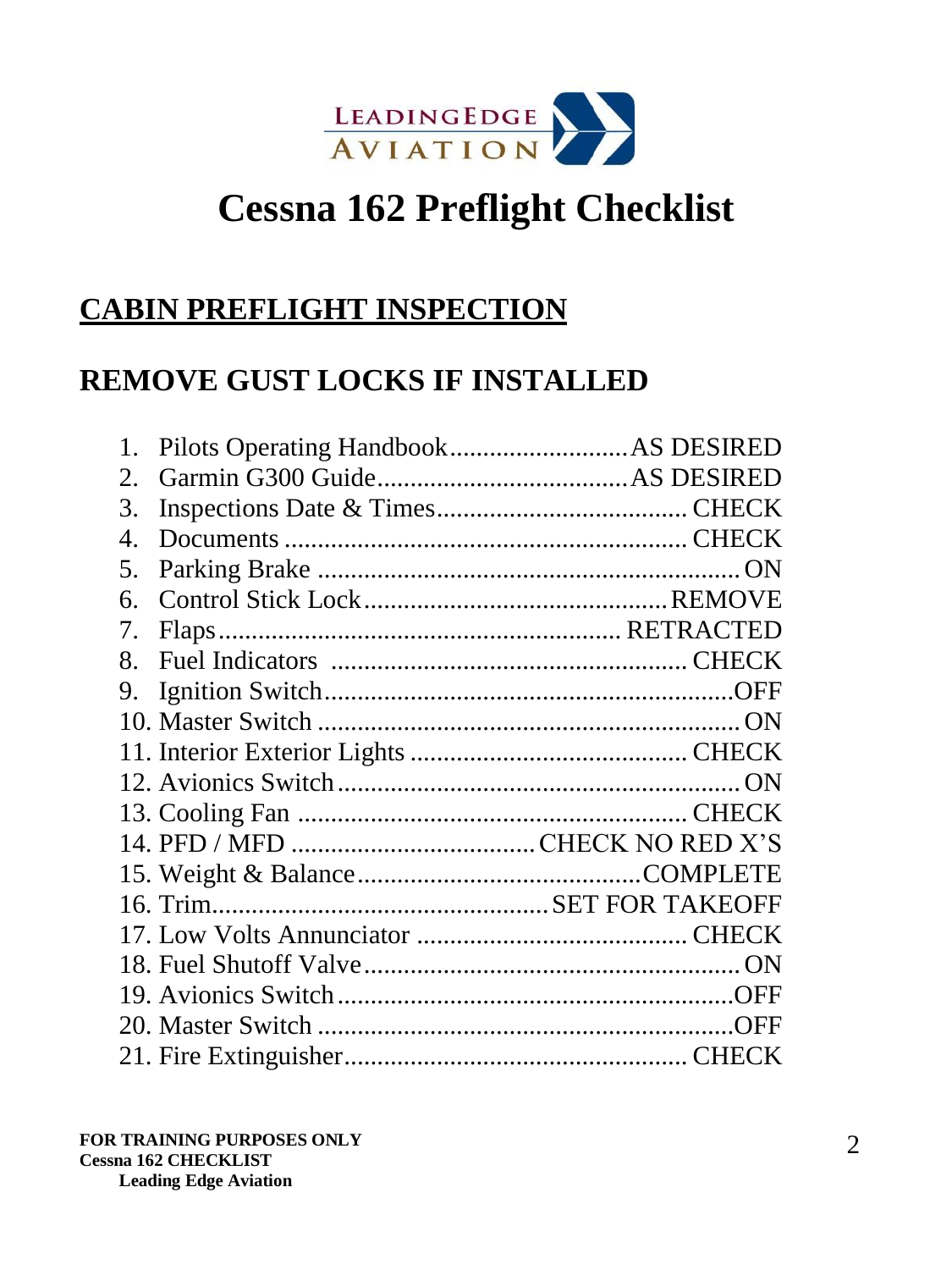

# **EXTERIOR PREFLIGHT INSPECTION**

# **EMPENNAGE**

#### **RIGHT WING**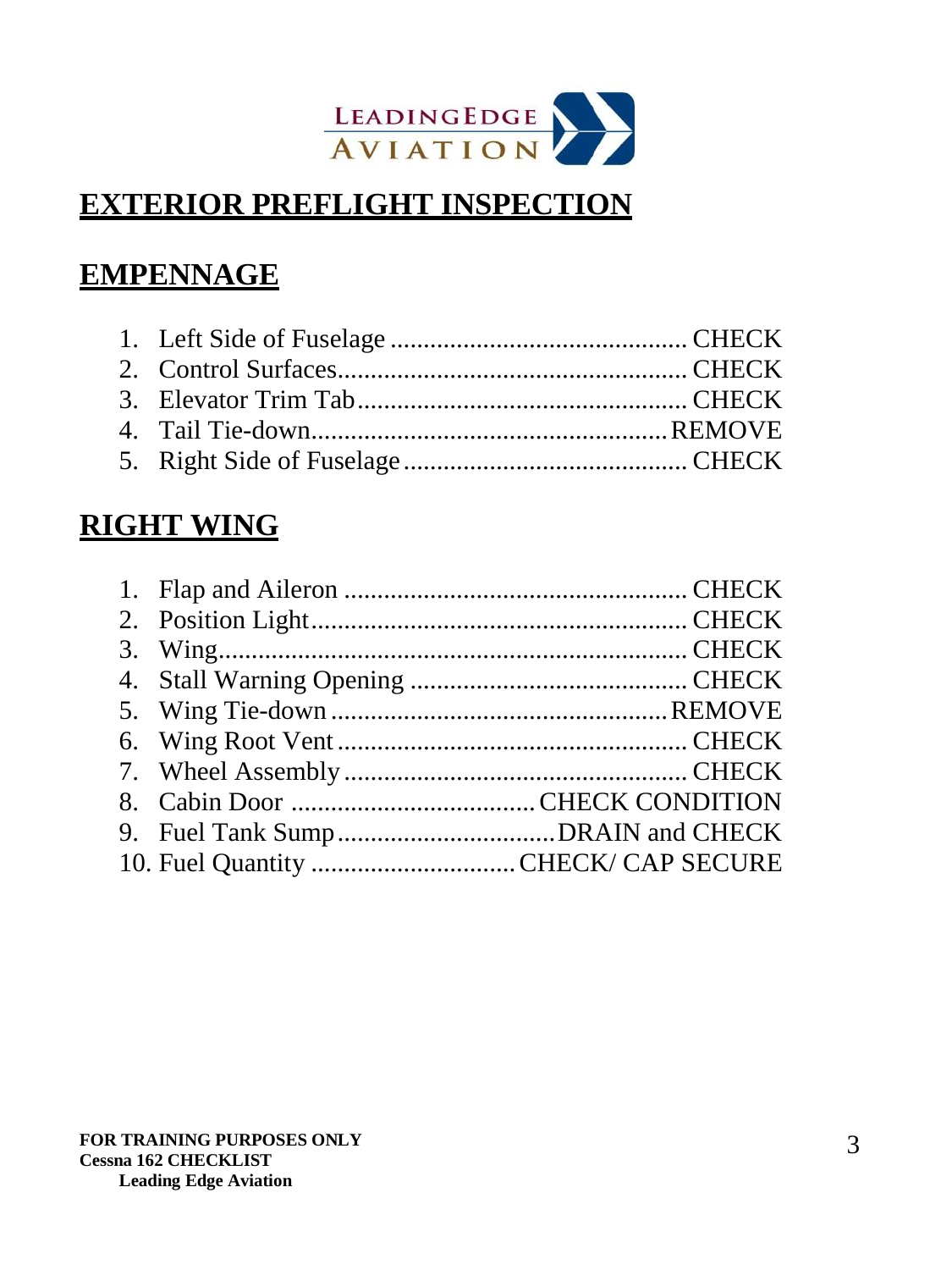

# **NOSE**

# **LEFT WING**

| 4. Fuel Quantity CHECK / CAP SECURE  |  |
|--------------------------------------|--|
|                                      |  |
|                                      |  |
| 7. Fuel Tank Vent CHECK for BLOCKAGE |  |
|                                      |  |
|                                      |  |
|                                      |  |
|                                      |  |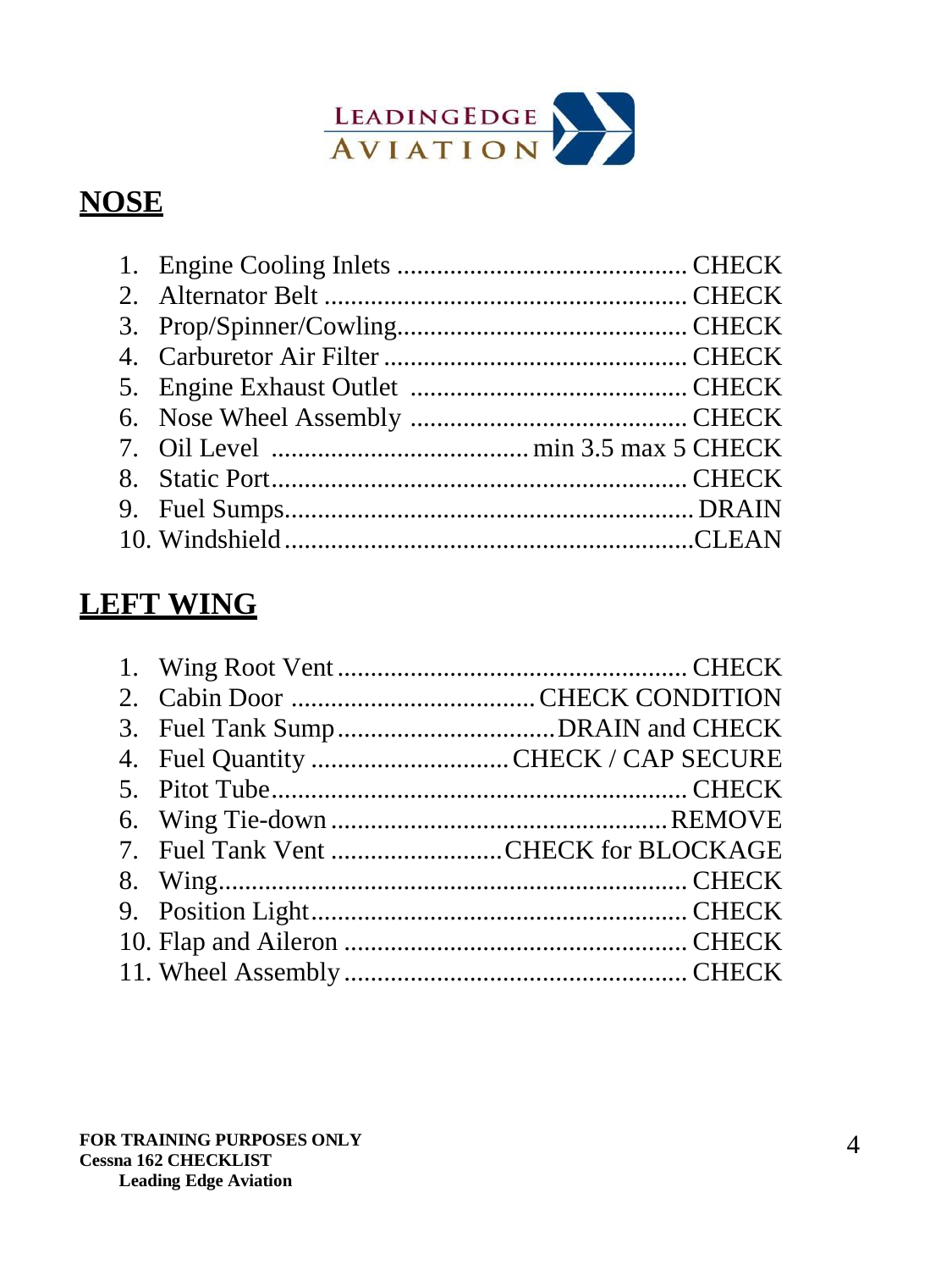

# **BEFORE STARTING ENGINE**

| 4. Seat Belts/Shoulder Harness  ADJUSTED/ SECURE |  |
|--------------------------------------------------|--|
|                                                  |  |
|                                                  |  |
|                                                  |  |
|                                                  |  |

## **V SPEEDS**

|                      | <b>FULL 70 KIAS</b> |
|----------------------|---------------------|
|                      |                     |
| Vo  1320 Lbs 89 KIAS |                     |
|                      | 1200 Lbs 85 KIAS    |
|                      | 1100 Lbs 80 KIAS    |
|                      |                     |
|                      |                     |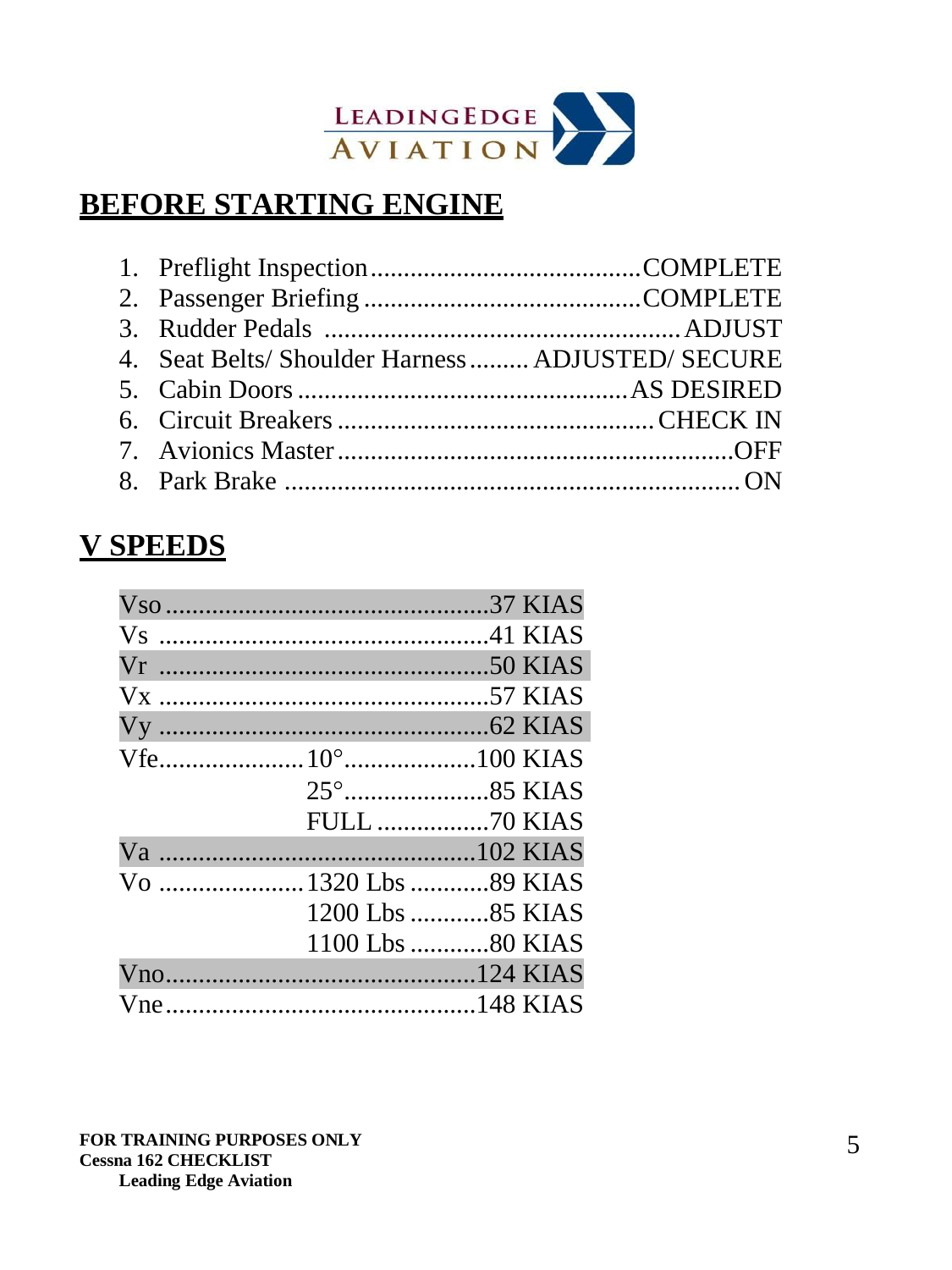

# **STARTING ENGINE**

|              | ENGINE COLD  3 TO 6 STROKES MAX                 |  |
|--------------|-------------------------------------------------|--|
|              | ENGINE WARM  1 STROKE ONLY                      |  |
| 2.           |                                                 |  |
| 3.           |                                                 |  |
| $\mathbf{4}$ |                                                 |  |
| 5.           |                                                 |  |
| 6.           |                                                 |  |
| 7.           | Engine Indication System Page  NO RED X'S       |  |
| 8.           |                                                 |  |
| 9.           |                                                 |  |
|              |                                                 |  |
|              |                                                 |  |
|              |                                                 |  |
|              |                                                 |  |
|              |                                                 |  |
|              |                                                 |  |
|              |                                                 |  |
|              |                                                 |  |
|              |                                                 |  |
|              |                                                 |  |
|              |                                                 |  |
|              |                                                 |  |
|              | 22. Advisory/Departure & Taxi Clearance CONTACT |  |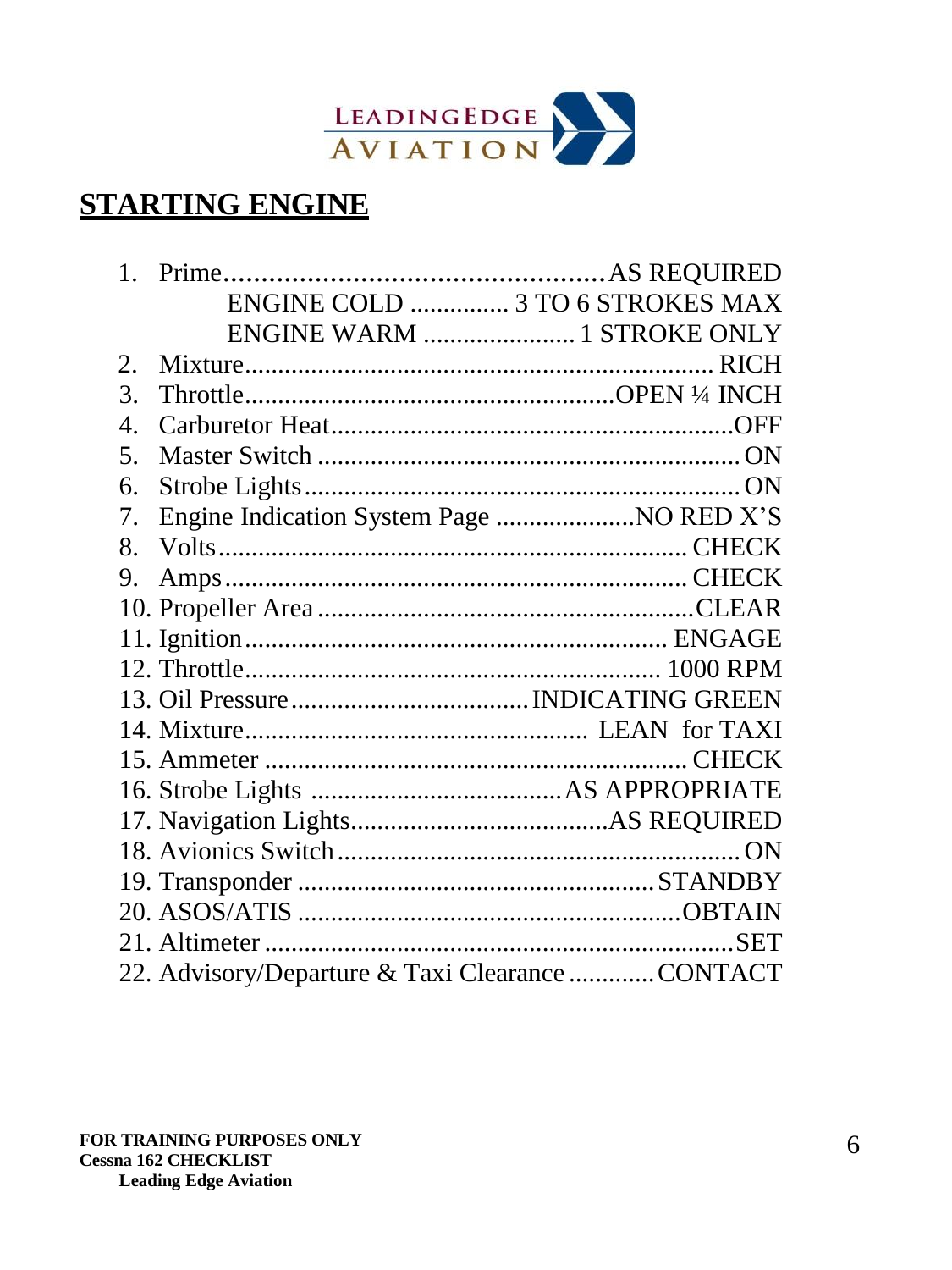

# **TAXI**

# **BEFORE TAKEOFF**

| $1_{-}$               |                                                 |  |
|-----------------------|-------------------------------------------------|--|
| 2.                    |                                                 |  |
| 3.                    |                                                 |  |
| $\mathcal{A}_{\cdot}$ |                                                 |  |
| 5.                    |                                                 |  |
| б.                    | MixtureSET for DENSITY ALTITUDE                 |  |
| 7.                    |                                                 |  |
| 8.                    |                                                 |  |
| 9.                    |                                                 |  |
|                       |                                                 |  |
|                       |                                                 |  |
|                       |                                                 |  |
|                       |                                                 |  |
|                       |                                                 |  |
|                       |                                                 |  |
|                       | 16. Flight Instruments  SET and CHECKED         |  |
|                       |                                                 |  |
|                       |                                                 |  |
|                       | 19. Flaps SET for TAKEOFF 10° RECOMMENDED       |  |
|                       | 20. Cabin Doors CLOSED and LATCHED              |  |
|                       |                                                 |  |
|                       | 22. Departure Briefing  CLEARANCE / EMERG. PLAN |  |
|                       |                                                 |  |
|                       | <b>TRAINING DUDDOCES ONE V</b>                  |  |

**Leading Edge Aviation**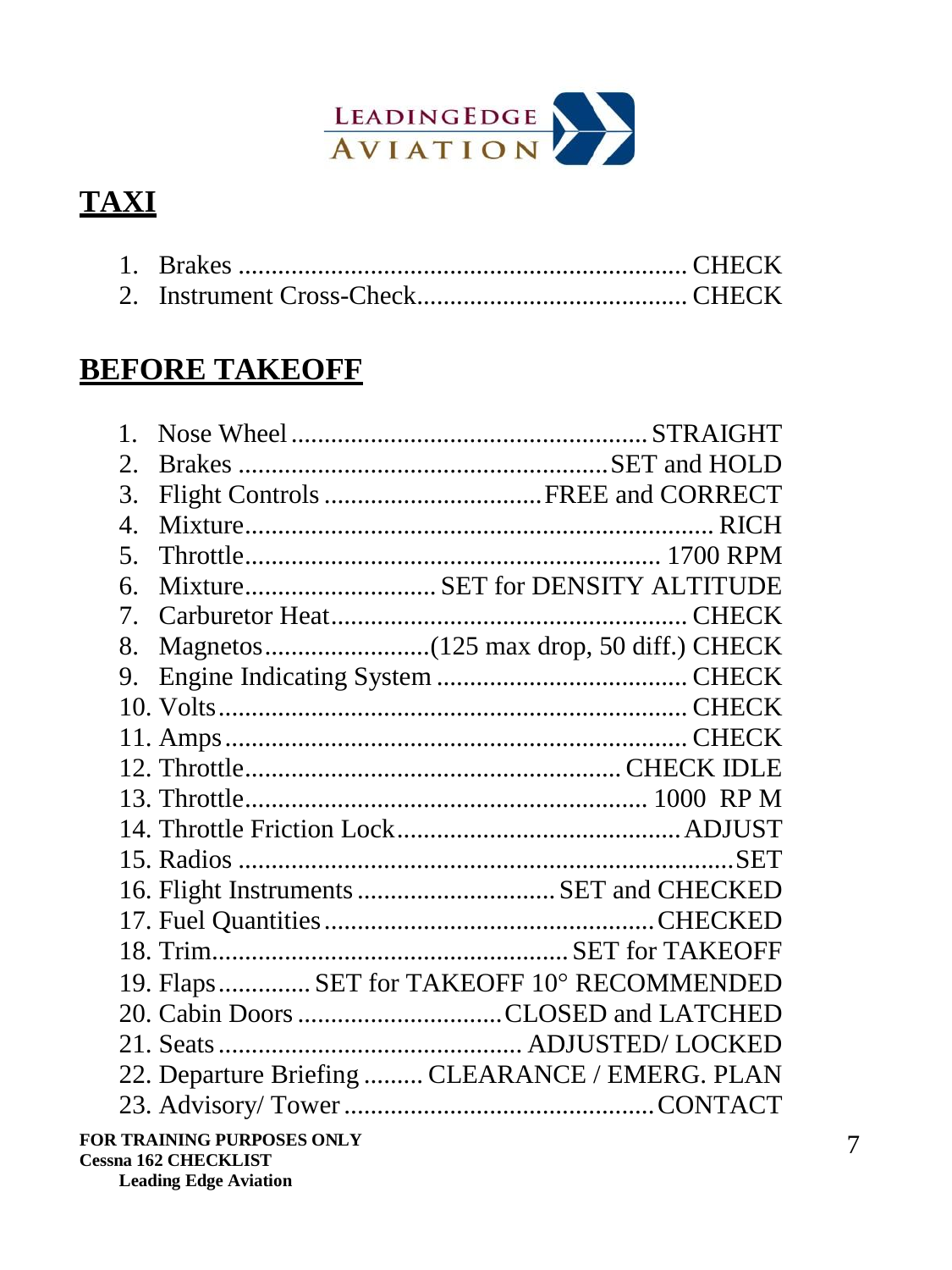

# **CLEARED FOR TAKEOFF**

# **NORMAL TAKEOFF**

# **SHORT FIELD TAKEOFF**

| 9. Airspeed  ACCELERATE FOR NORMAL CLIMB |  |
|------------------------------------------|--|
| 10. Wing Flaps RETRACT AT SAFE ALTITUDE  |  |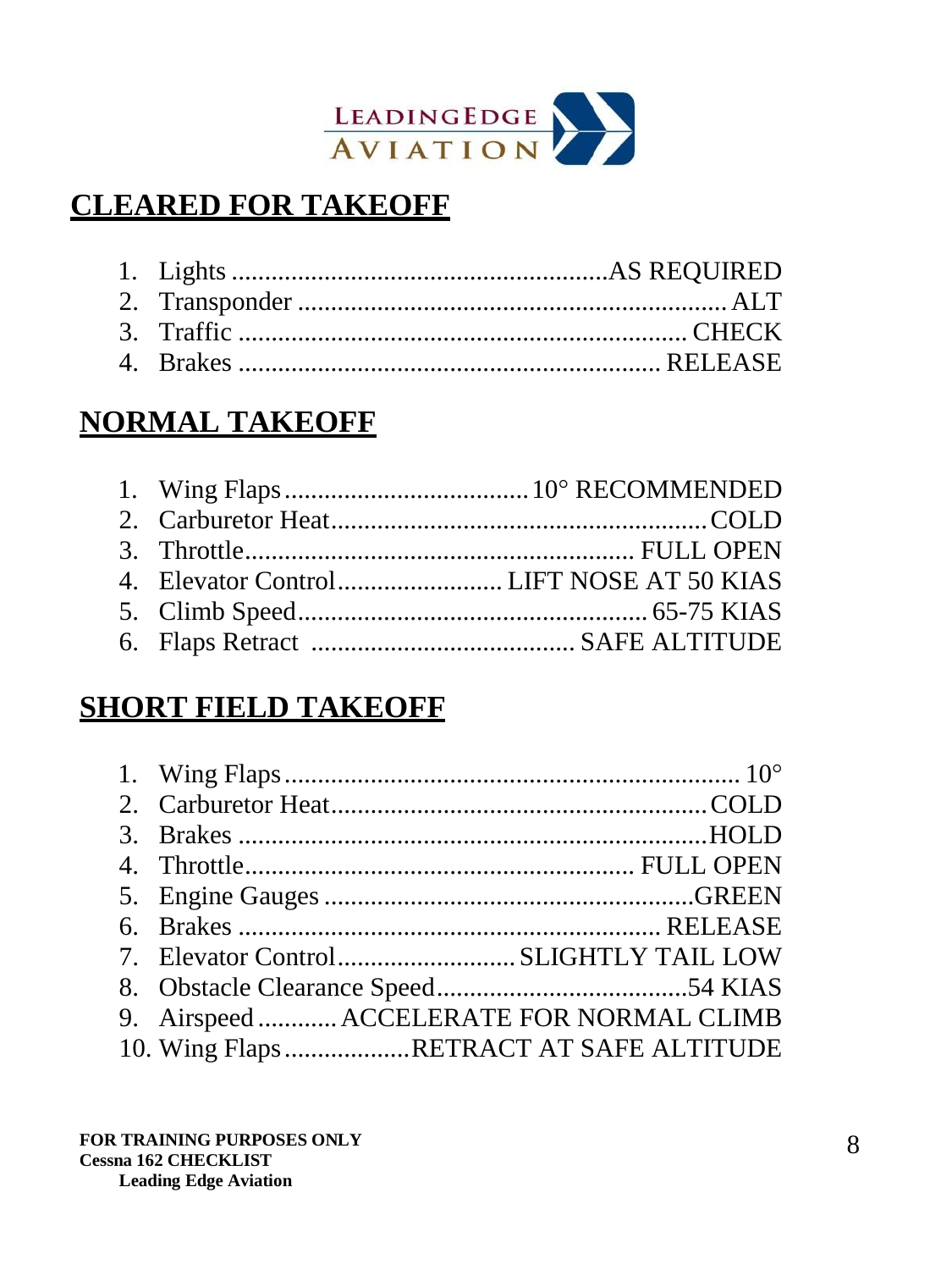

## **SOFT FIELD TAKEOFF**

| 5. Accelerate  WHILE IN GROUND EFFECT |
|---------------------------------------|
|                                       |
|                                       |
|                                       |

#### **ENROUTE CLIMB**

## **CRUISE**

| 1. Power  2400 - 2750 RPM 75% RECOMMENDED |  |
|-------------------------------------------|--|
|                                           |  |
|                                           |  |
|                                           |  |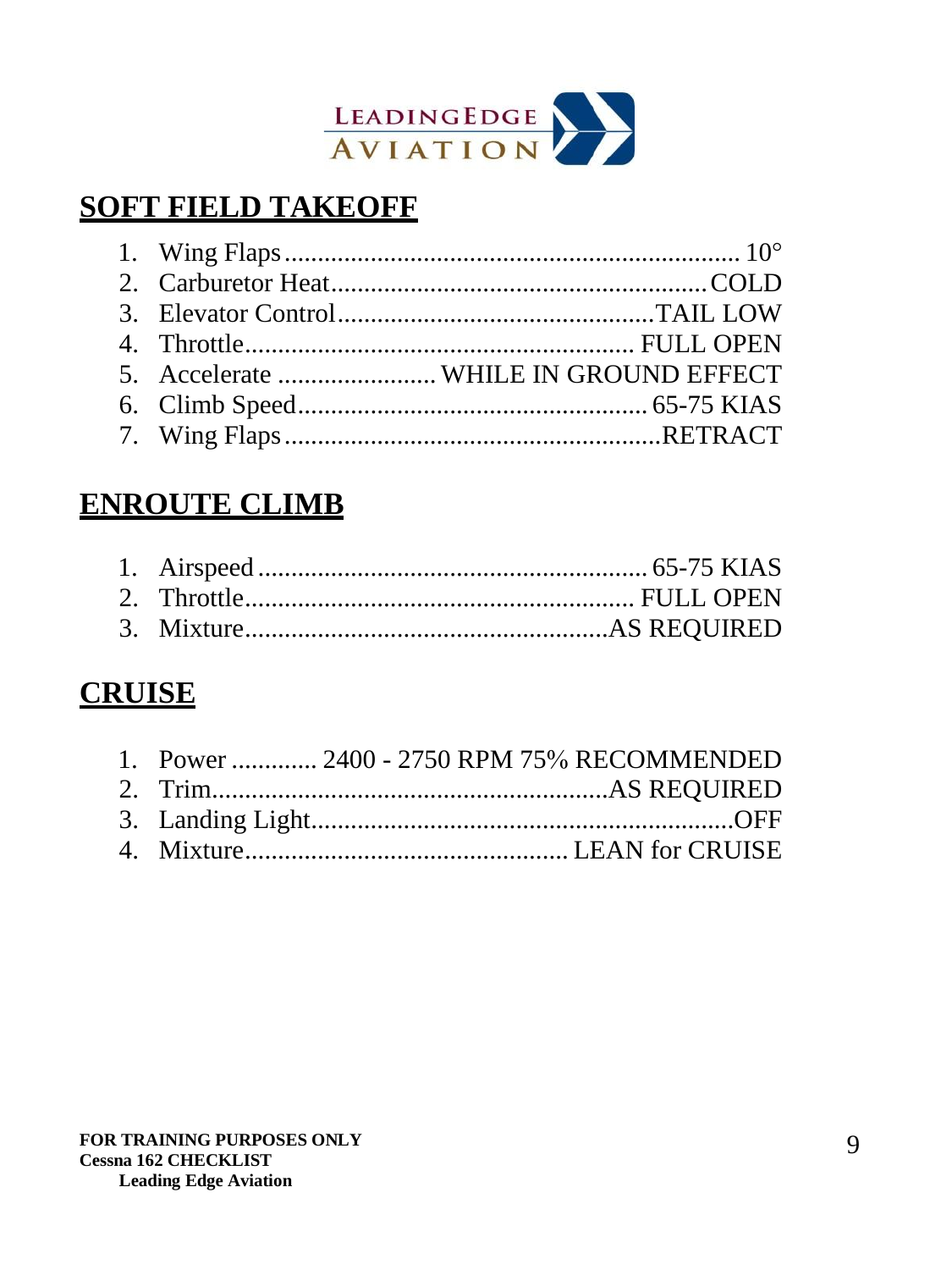

# **DESCENT**

# **BEFORE LANDING**

# **NORMAL LANDING**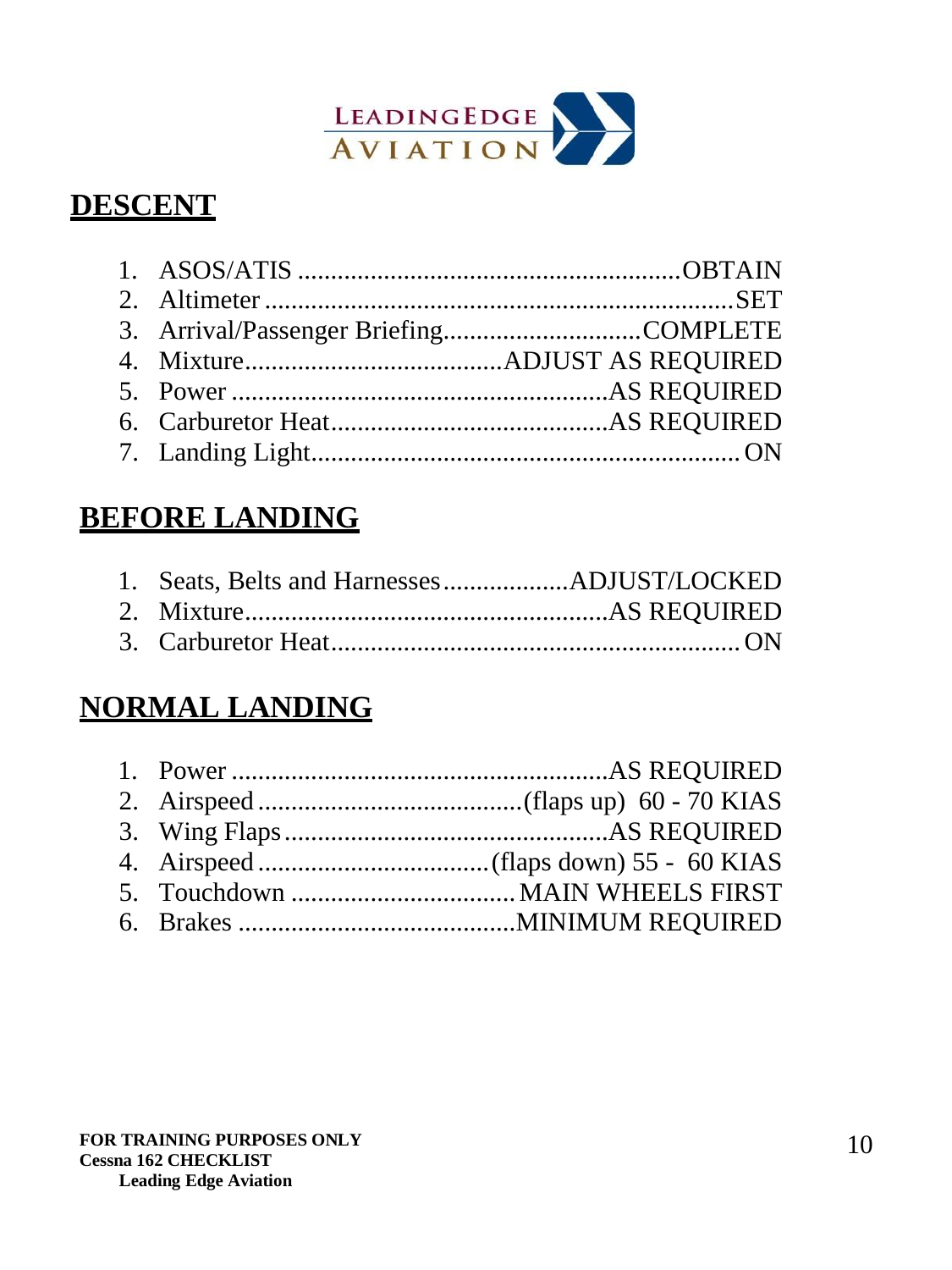

# **SHORT FIELD LANDING**

# **SOFT FIELD LANDING**

# **GO AROUND (BALKED LANDING)**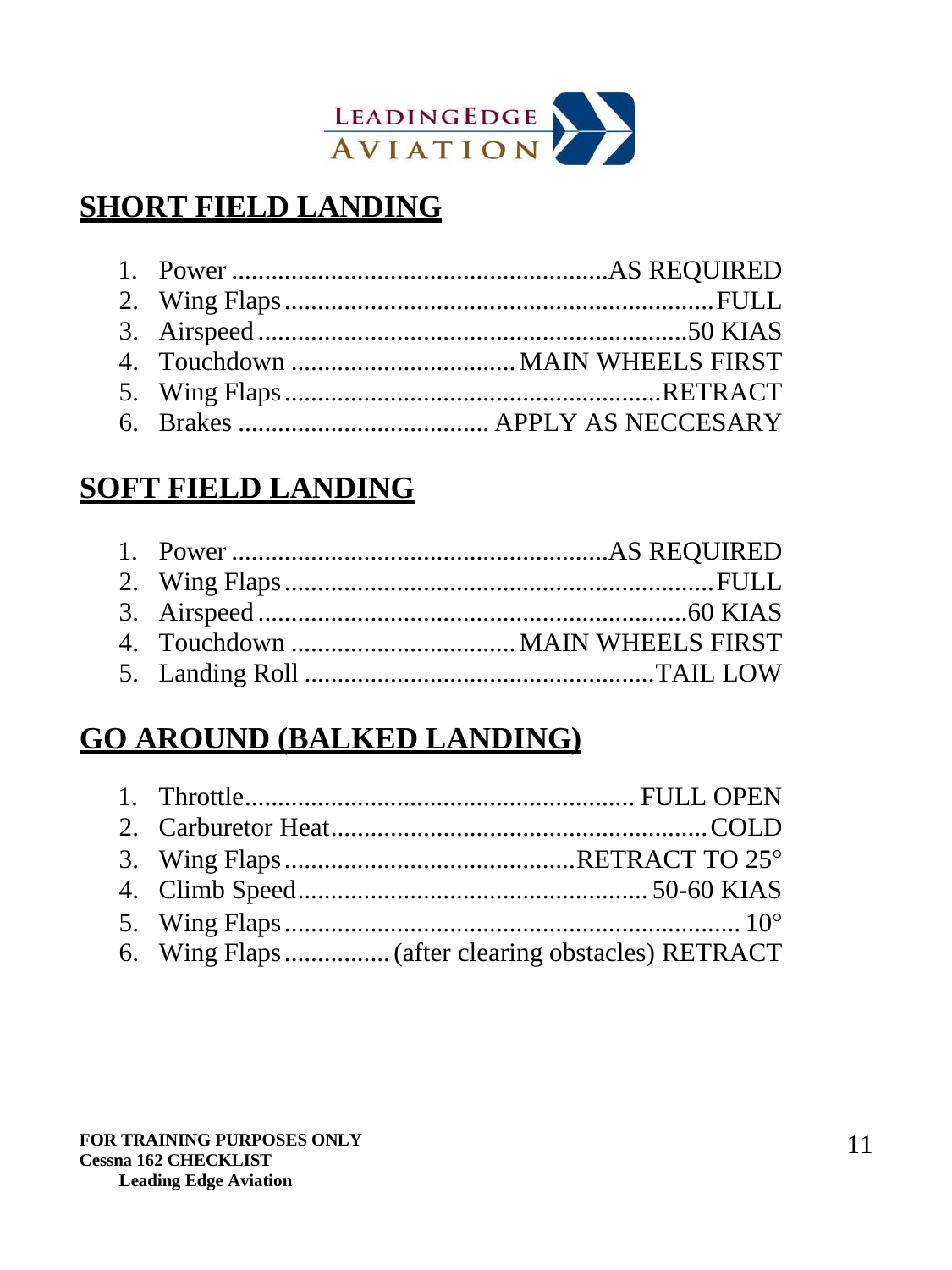

# **AFTER LANDING / CLEAR OF RUNWAY**

## **SECURING AIRPLANE**

| $2_{\cdot}$    |  |
|----------------|--|
| 3.             |  |
| 4 <sup>1</sup> |  |
| 5.             |  |
| 6.             |  |
| 7.             |  |
| 8.             |  |
| 9.             |  |
|                |  |
|                |  |
|                |  |
|                |  |
|                |  |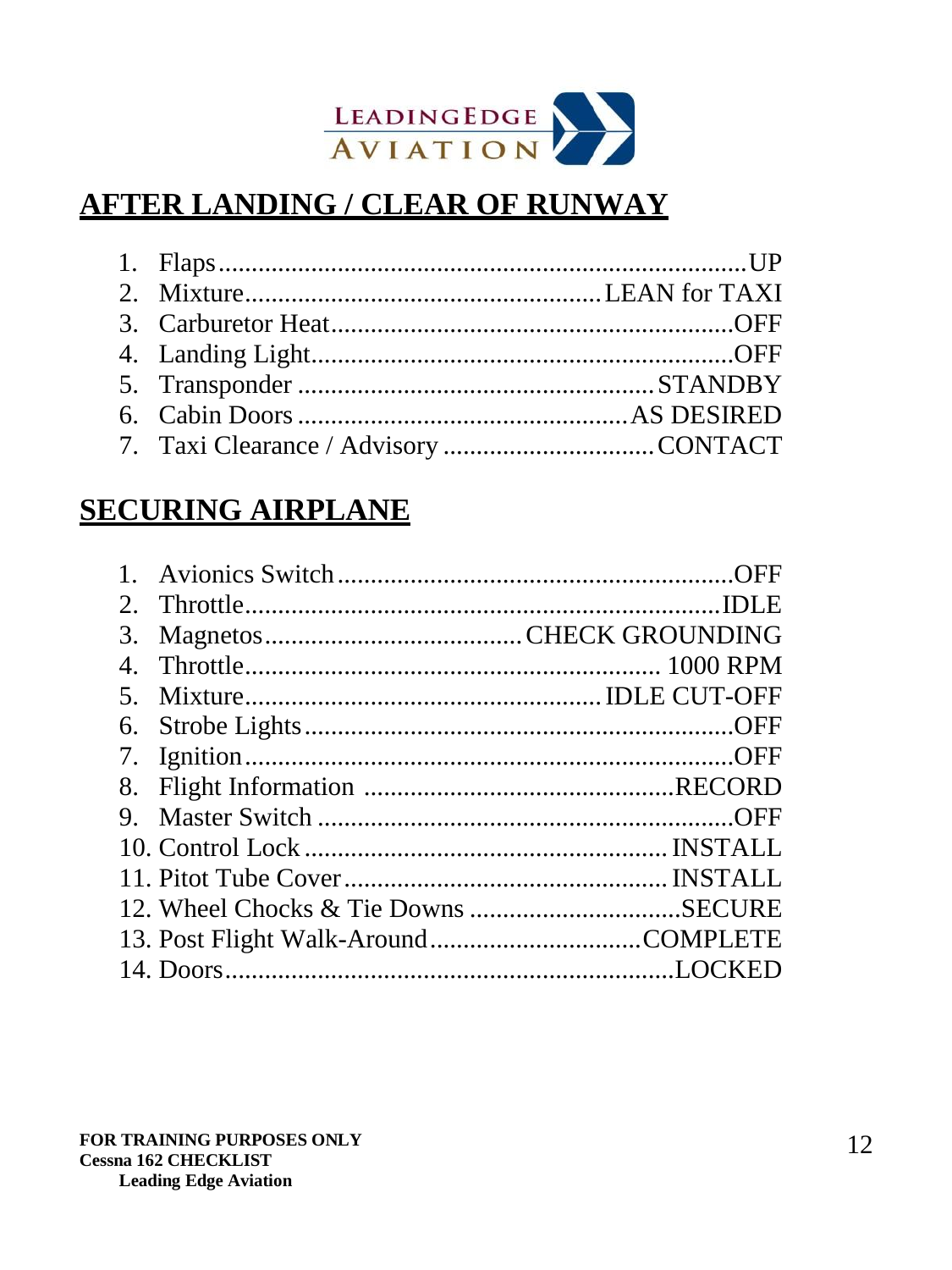

#### **ABNORMAL PROCEDURES**

# **VOLT INDICATION ABOVE GREEN BAND OR MORE THAN 15 VOLTS**

- 1. Alternator Switch............................................................. OFF 2. Electrical Load........................................................ REDUCE
- 3. Nonessential Electrical Equipment ................................. OFF
- 4. Flight............................LAND AS SOON AS PRACTICAL

## **LOW VOLTAGE ANNUNCIATOR COMES ON OR VOLTS INDICATION BELOW GREEN BAND RANGE OR VOLTS LESS THAN 12.5**

| 2. Starter/Alternator Circuit Breaker CHECK IN   |  |
|--------------------------------------------------|--|
|                                                  |  |
| 4. Main Circuit Breaker Switch PRESS MOMENTARILY |  |
|                                                  |  |
|                                                  |  |
|                                                  |  |
| If Low Voltage Light Illuminates Again:          |  |
|                                                  |  |
|                                                  |  |
|                                                  |  |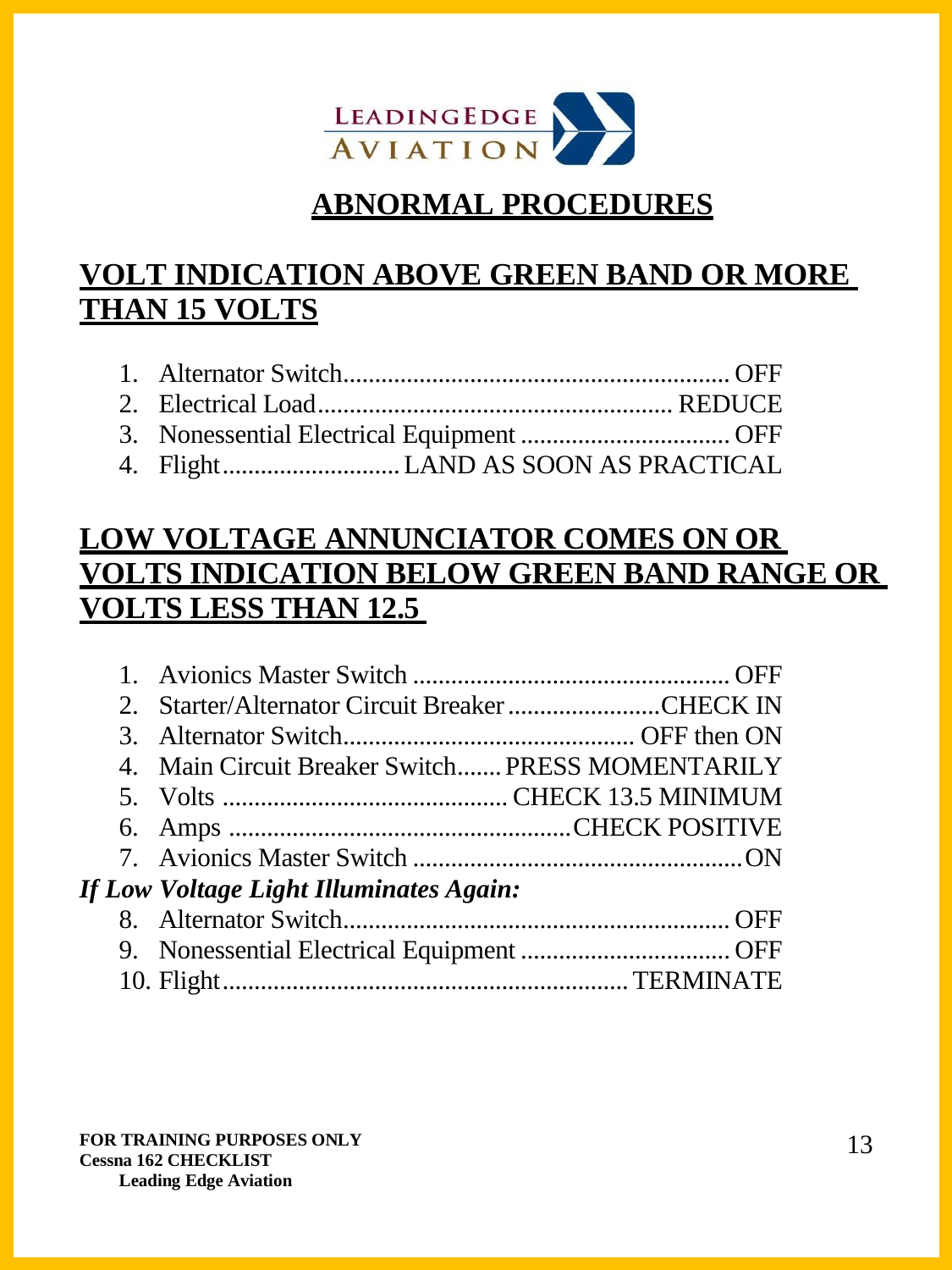

# **DOOR OPEN IN FLIGHT**

#### **ADAHRS FAILURE IDICATED BY RED X'S ON PFD OR MFD (AIRSPEED, ALTITUDE, HSI, OR EIS.**

- 1. Adahrs Circuit Breaker .......IF NOT OPEN- PULL OPEN
- 2. Adahrs Circuit Breaker ...........................................CLOSE

#### *If Red X's Still Persist:*

- 3. Reference MFD for Ground speed, Heading, and GPS Altitude.
- 4. Land .......................................AS SOON AS PRACTICAL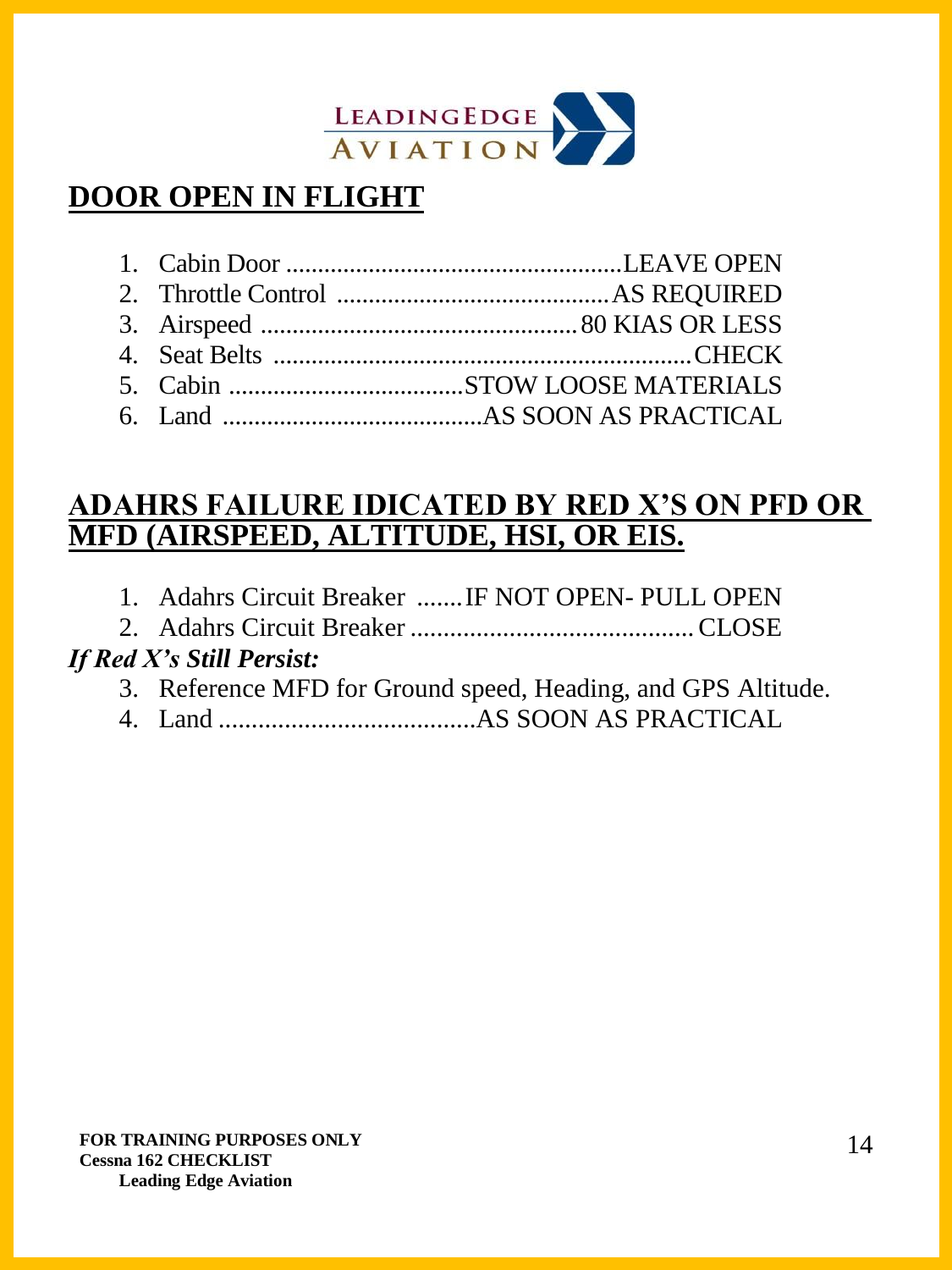

# **EMERGENCY CHECKLIST**

This is an operational checklist. Procedures in the red text of this section should be committed to memory. The official aircraft AFM contains additional procedures and expanded procedures not listed in this checklist. Users should be familiar with all procedures **familiar with all procedures.**

# **AIRSPEEDS FOR EMERENCY OPERATION**

|                                      | Engine Failure After Takeoff 70 KIAS FLAPS UP |  |
|--------------------------------------|-----------------------------------------------|--|
|                                      |                                               |  |
|                                      |                                               |  |
| <b>Landing Without Engine Power:</b> |                                               |  |
|                                      |                                               |  |
|                                      |                                               |  |

## **FIRE DURING ENGINE START**

| <b>If Engine Starts:</b>  |  |
|---------------------------|--|
|                           |  |
|                           |  |
| If Engine Fails to Start: |  |
|                           |  |
|                           |  |
|                           |  |
|                           |  |
|                           |  |
|                           |  |
|                           |  |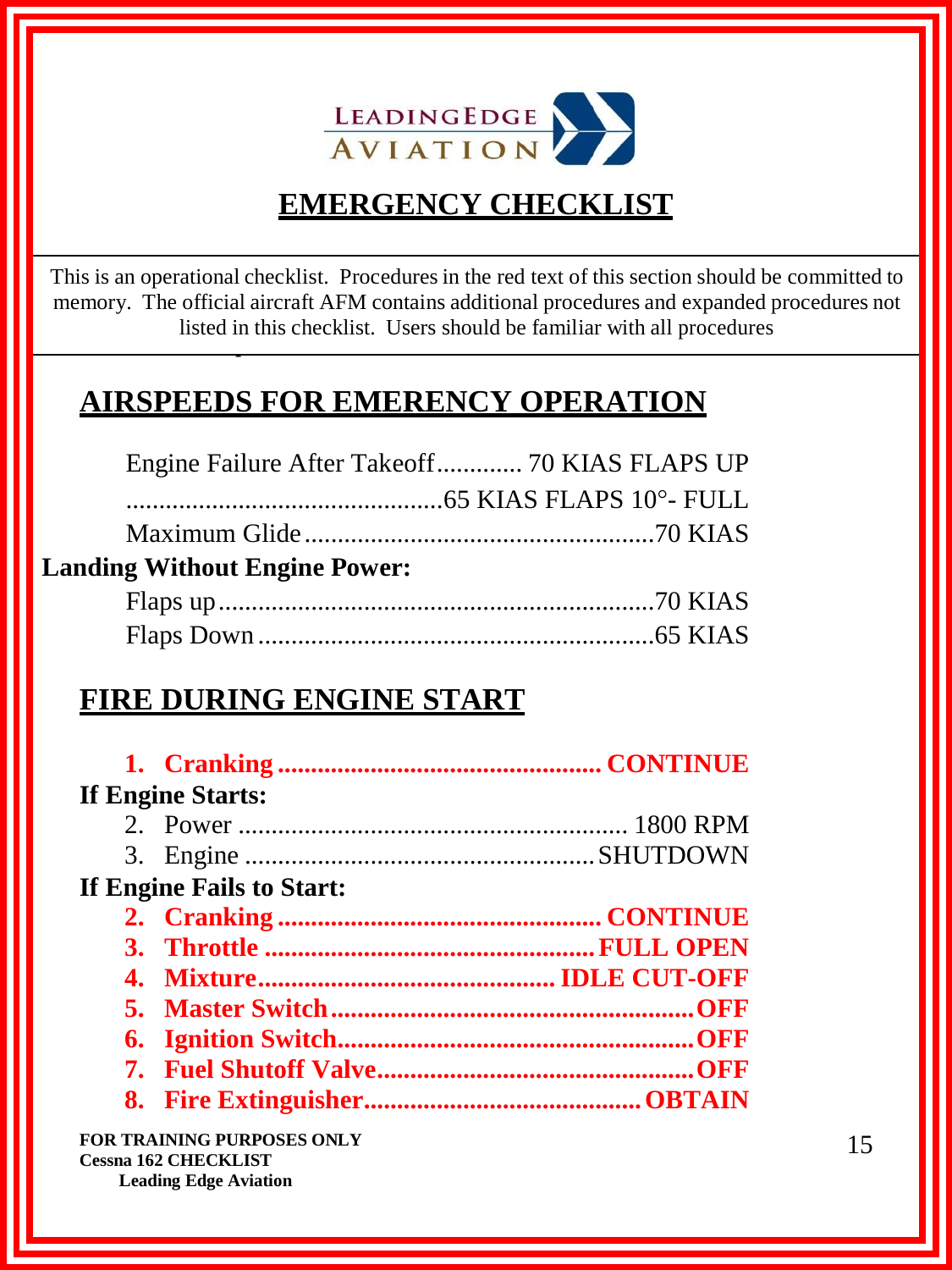

# **ENGINE FAILURE IMMEDIATELY AFTER TAKEOFF**

| 7. Doors  OPEN (JUST PRIOR TO TOUCHDOWN) |  |
|------------------------------------------|--|
|                                          |  |

### **ENGINE FAILURE / POWER LOSS DURING FLIGHT**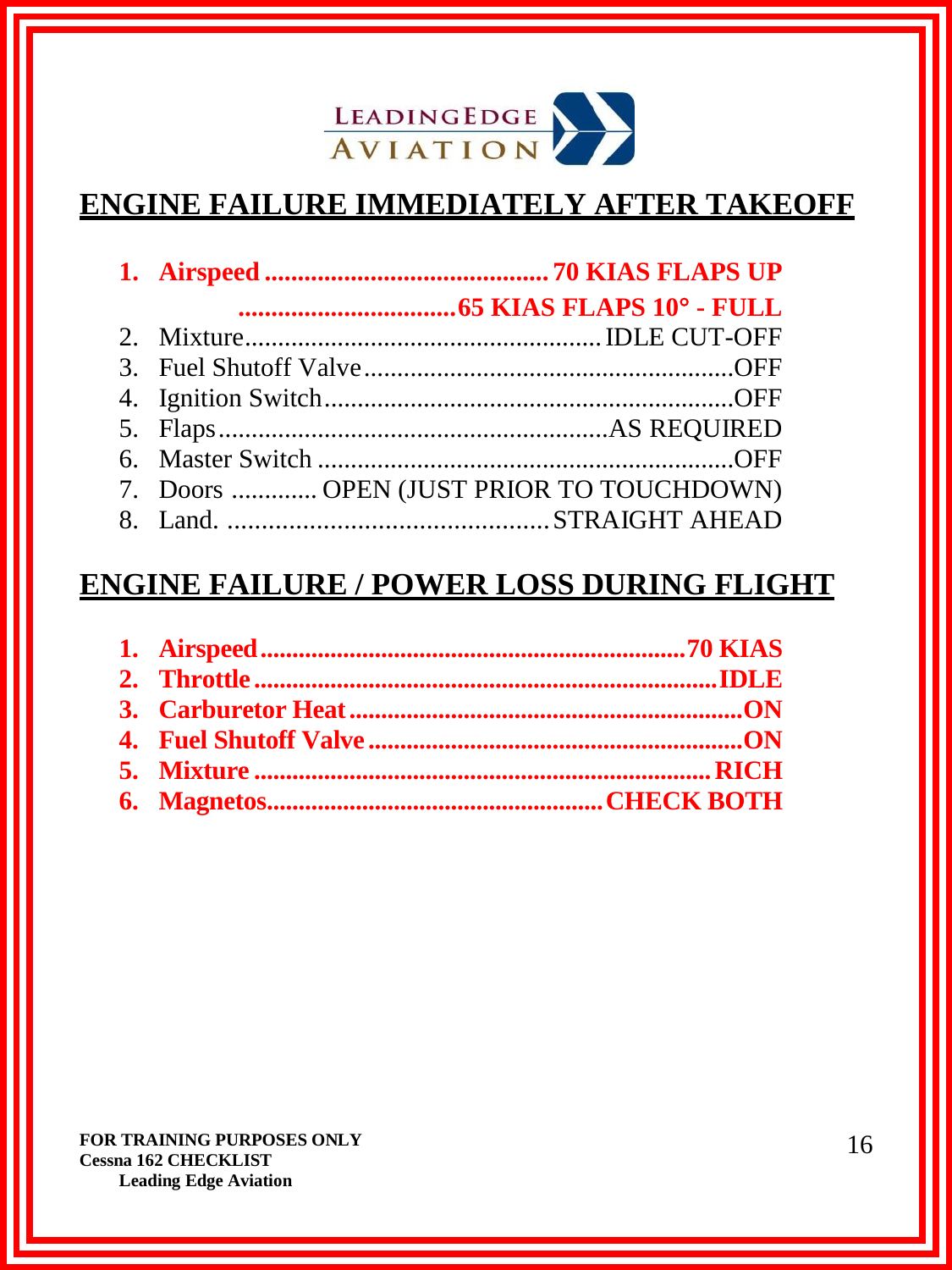

# **EMERGENCY LANDING WITHOUT ENGINE POWER**

| 1. | Seats, Seatbelts, Shoulder Harnesses  SECURE |                  |
|----|----------------------------------------------|------------------|
|    |                                              |                  |
|    |                                              | 65 KIAS 10°-FULL |
|    |                                              |                  |
|    |                                              |                  |
|    |                                              |                  |
|    |                                              |                  |
|    |                                              |                  |
|    |                                              |                  |
|    | 9. DoorsOPEN (JUST PRIOR TO TUCHDOWN)        |                  |
|    |                                              |                  |
|    |                                              |                  |

# **PRECAUTIONARY LANDING WITH ENGINE POWER**

| 1. Seats, Seatbelts, Shoulder Harness SECURE |  |
|----------------------------------------------|--|
|                                              |  |
|                                              |  |
|                                              |  |
|                                              |  |
|                                              |  |
| 7. DoorsOPEN (JUST PRIOR TO TOUCHDOWN)       |  |
|                                              |  |
|                                              |  |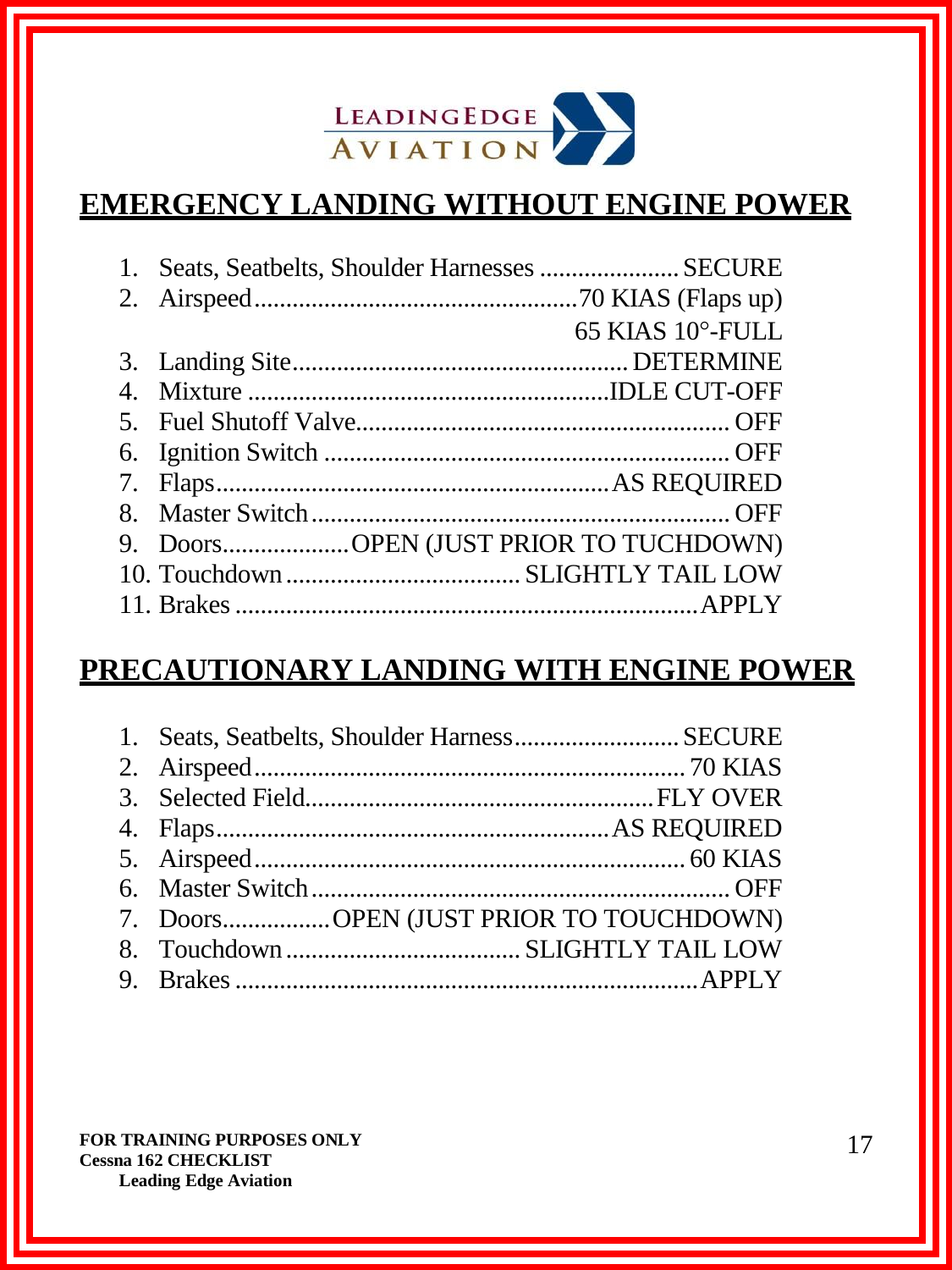

# **ENGINE FIRE IN FLIGHT**

#### **ELECTRICAL FIRE IN FLIGHT**

| 5. All Electrical Switches (except ignition)OFF |  |
|-------------------------------------------------|--|
| <b>If Fire Appears Out:</b>                     |  |
|                                                 |  |
|                                                 |  |
|                                                 |  |
|                                                 |  |

#### **CABIN FIRE**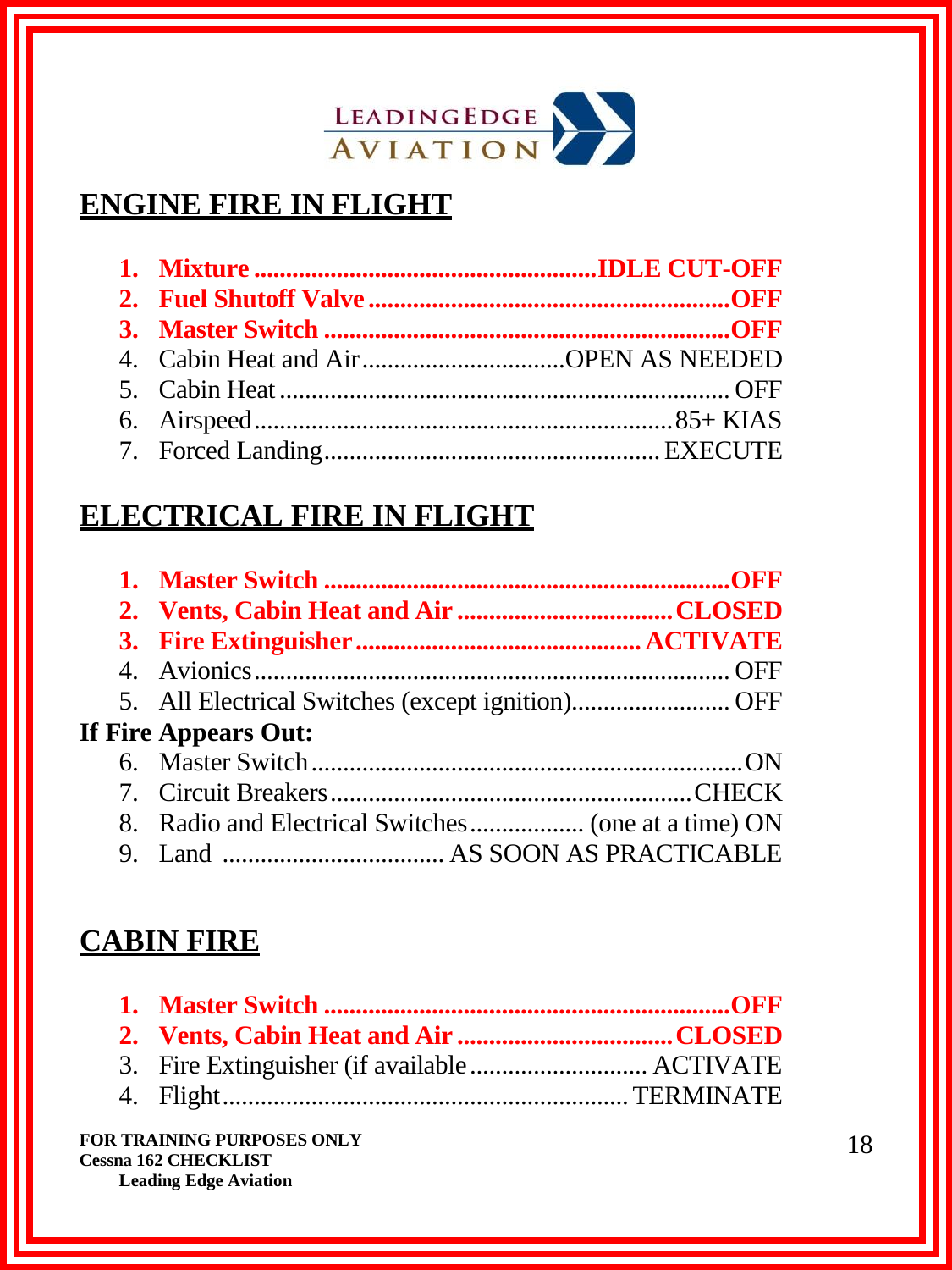

# **WING FIRE**

| Preform a Sideslip to keep the flames away from the fuel tank and cabin. |  |
|--------------------------------------------------------------------------|--|
|                                                                          |  |